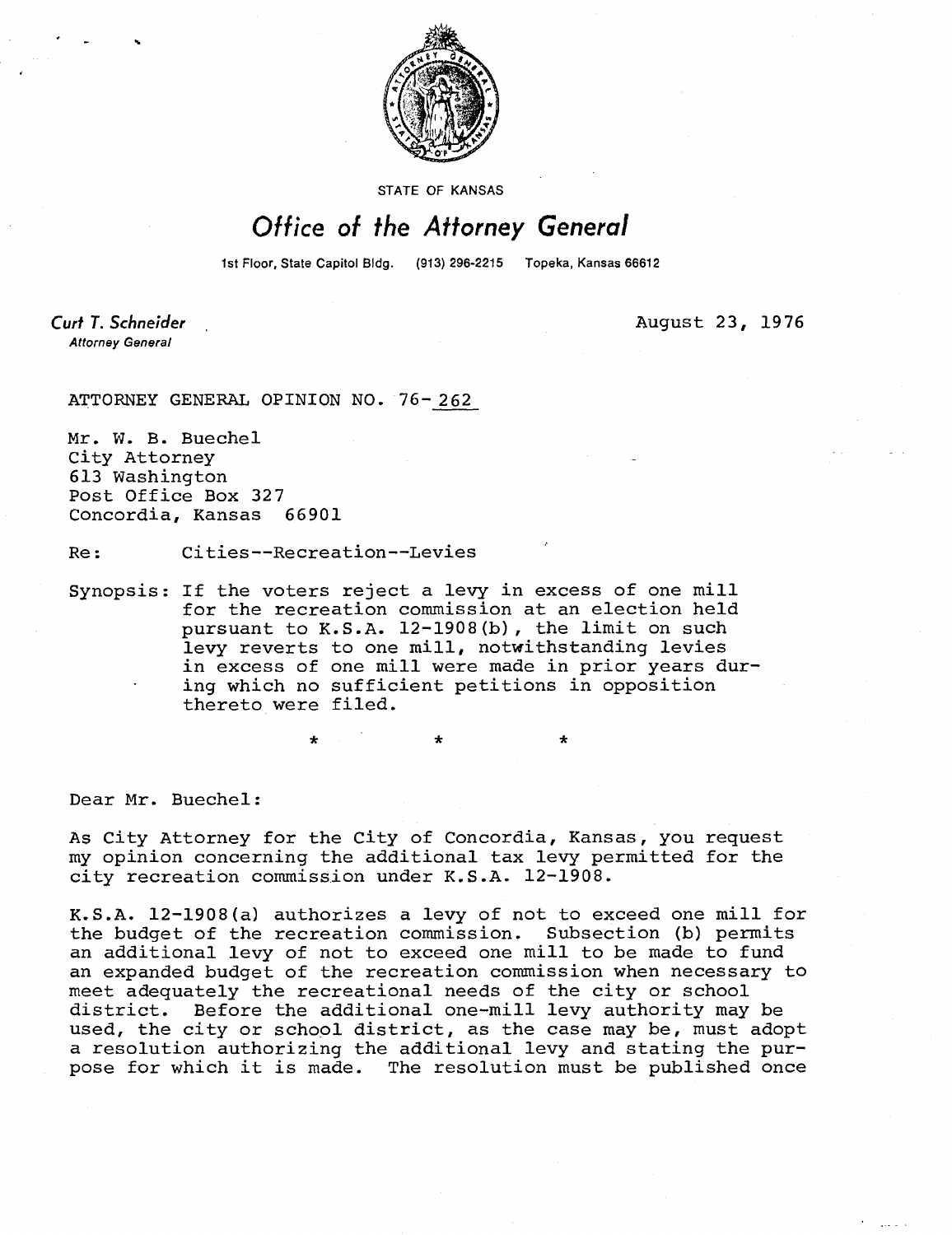Mr. W. B. Buechel Page Two August 23, 1976

in the official city paper. If a sufficient petition in opposition thereto is filed, the question must be submitted to a vote of the people:

> "If a valid petition is signed, it shall be the duty of the governing body of the city or of the school district to submit the question of levying the tax at the next regular city election or at a special election called for the purpose. When an election is held and a majority shall vote in favor of levying the tax, such tax may thereafter be levied. If the majority shall vote against the tax levy, then such levy shall not be made." [Emphasis supplied.]

You advise that by a resolution published on July 20, 1974, an additional levy of .748 mills was authorized. No petition in opposition was filed, and the levy was made. Again, in 1975, an additional levy of .883 mills was authorized by a duly adopted and published resolution, and the levy was made when no petition in opposition thereto was filed.

By a resolution published July 9, 1976, an additional levy of .907 was authorized, and a petition opposing the levy has been filed. A special election has been called for the purpose of submitting this additional levy. The question arises whether, if the additional .907 mill levy is rejected by the voters, whether the tax levy reverts to the maximum of one mill, or to the maximum levy which was made last year,  $i.e.$ , one mill plus .883 mills, as authorized by resolution in 1975.

Under K.S.A. 12-1908(b), the voters are entitled upon the filing of a sufficient petition to pass upon the making of any levy in excess of the one mill levy authorized by subsection (a). If the proposition is rejected this year, the levy for the commision may not exceed one mill, in my judgment. The failure of the electors to file sufficient petitions in opposition to levies in excess of one mill in 1974 and 1975 does not waive the statutory right of those electors in subsequent years to protest by petition and seek elections upon levies in excess of the statutory one-mill limit. This provision contemplates that levies in excess of one mill shall be subject to protest and election, and that statutory right is not forfeited by default, in my opinion. Thus, in my judgment, if the additional levy of .907 mills is rejected by the voters,